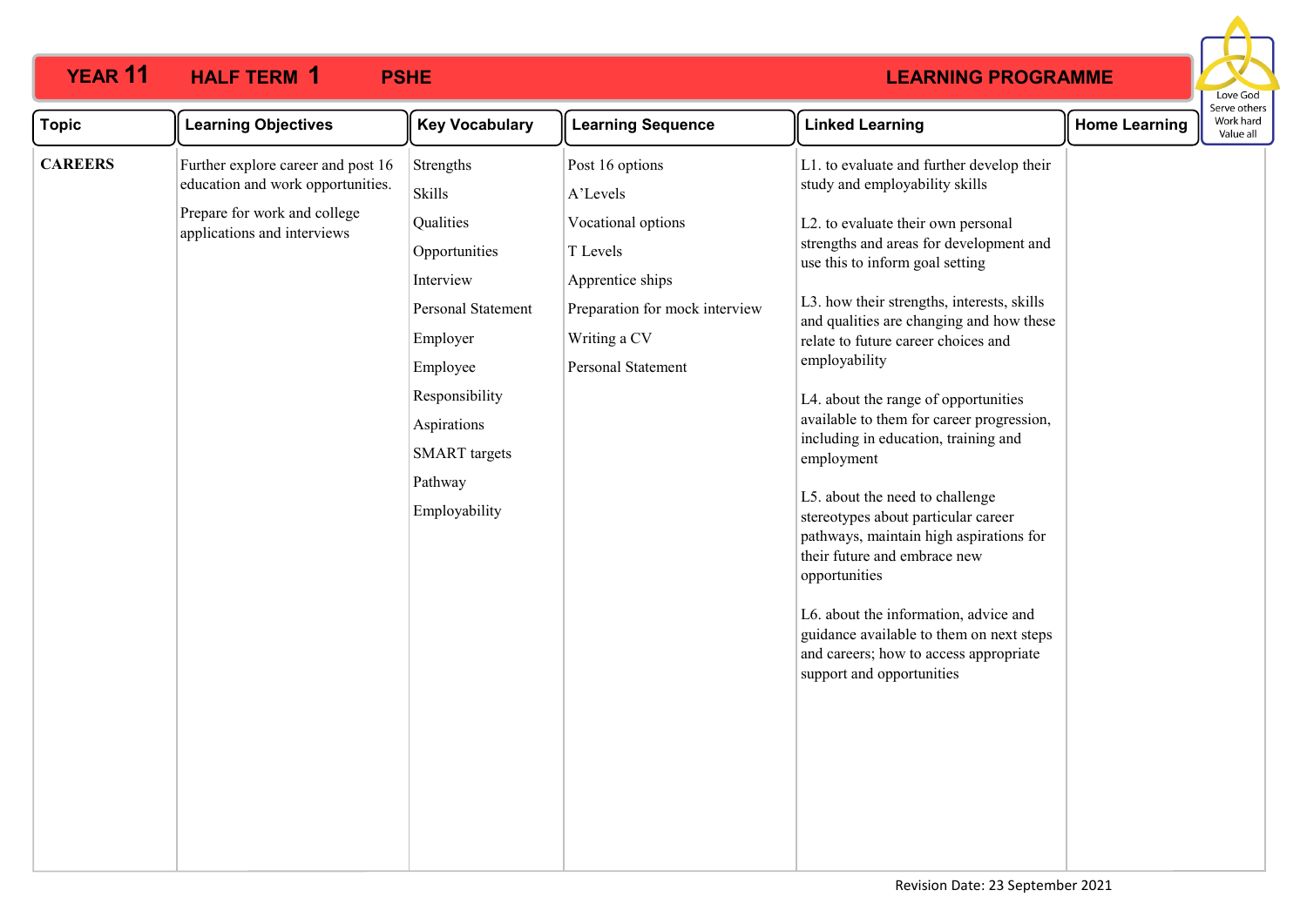

| <b>Topic</b>                                 | <b>Learning Objectives</b>                                                                                                             | <b>Key Vocabulary</b>                                                                                                                                                                                    | <b>Learning Sequence</b>                                                                                                                                  | <b>Linked Learning</b>                                                                                                                                                                                                                                                                                                                                                             | <b>Home Learning</b> | Serve others<br>Work hard<br>Value all |  |
|----------------------------------------------|----------------------------------------------------------------------------------------------------------------------------------------|----------------------------------------------------------------------------------------------------------------------------------------------------------------------------------------------------------|-----------------------------------------------------------------------------------------------------------------------------------------------------------|------------------------------------------------------------------------------------------------------------------------------------------------------------------------------------------------------------------------------------------------------------------------------------------------------------------------------------------------------------------------------------|----------------------|----------------------------------------|--|
| <b>CAREERS</b>                               | Further explore career and post 16<br>education and work opportunities.<br>Prepare for work and college<br>applications and interviews | Strengths<br><b>Skills</b><br>Qualities<br>Opportunities<br>Interview<br>Personal Statement<br>Employer<br>Employee<br>Responsibility<br>Aspirations<br><b>SMART</b> targets<br>Pathway<br>Employability | Post 16 options<br>A'Levels<br>Vocational options<br>T Levels<br>Apprentice ships<br>Preparation for mock interview<br>Writing a CV<br>Personal Statement | L11. the benefits and challenges of<br>cultivating career opportunities online<br>L12. strategies to manage their online<br>presence and its impact on career<br>opportunities<br>L21. to evaluate the financial advantages,<br>disadvantages and risks of different<br>models of contractual terms, including<br>self-employment full-time, part-time and<br>zero-hours contracts |                      |                                        |  |
| <b>Equality and</b><br><b>Discrimination</b> | Pupils will<br>Celebrate Black History Month<br>And recognise why it is important.<br>They will focus on the national<br>chosen themes | Equality<br>Discrimination<br>Prejudice<br>Windrush<br>Immigration<br>Rights<br>Responsibilities                                                                                                         | Why we need Black History Month<br>and what it is about.                                                                                                  | British Values.<br>R5. the legal rights, responsibilities and<br>protections provided by the Equality Act<br>2010<br>R34. strategies to challenge all forms of<br>prejudice and discrimination                                                                                                                                                                                     |                      |                                        |  |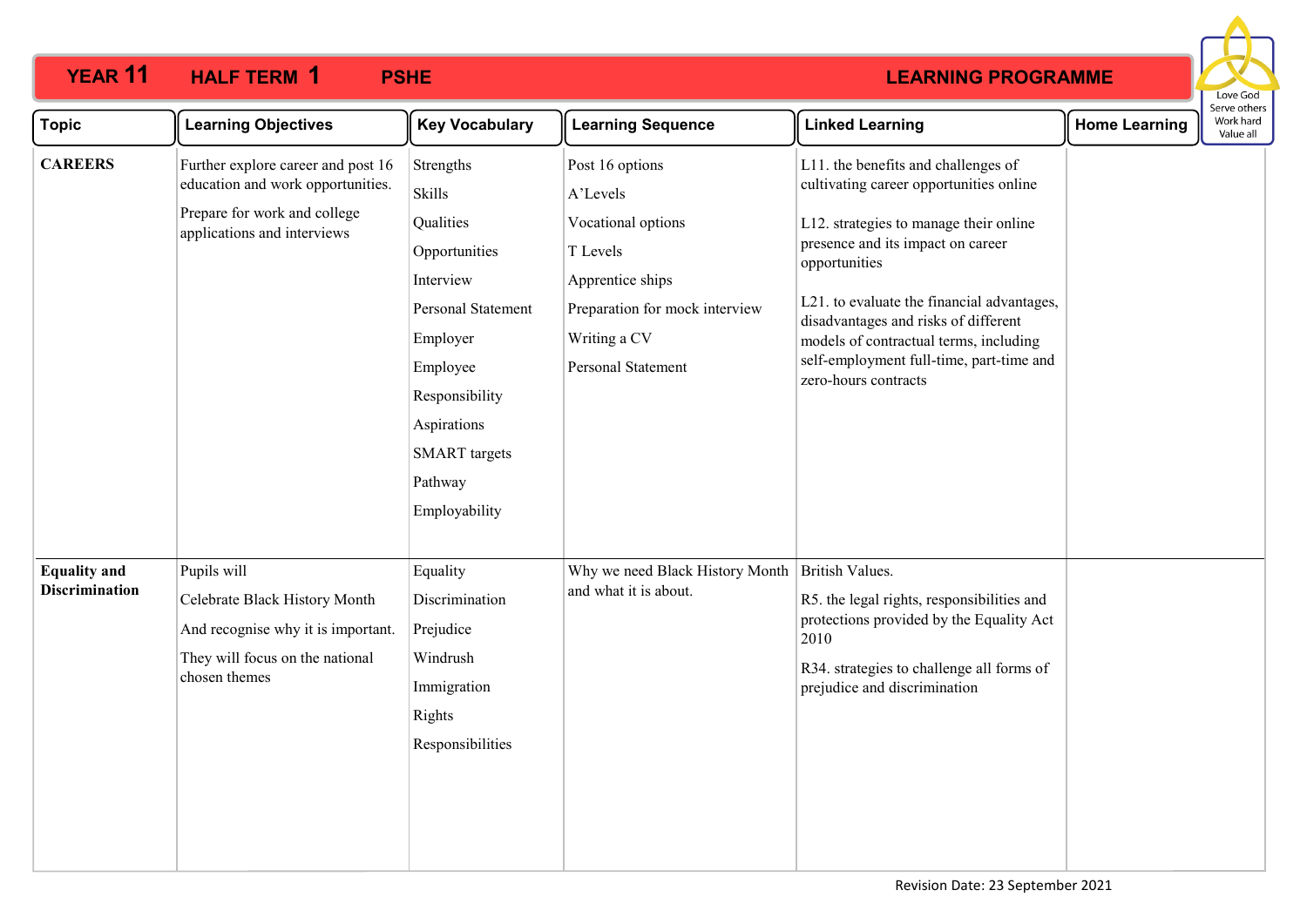|                                                                                                                                                                                                                                                                                                                                                                                                                                                                                                                                                                                                                                                                                                                                                                                                                                                                                                                                                                                                                                                                                                                                                                                                                                                                                                                                                                                 | Love God<br>Serve others                       |
|---------------------------------------------------------------------------------------------------------------------------------------------------------------------------------------------------------------------------------------------------------------------------------------------------------------------------------------------------------------------------------------------------------------------------------------------------------------------------------------------------------------------------------------------------------------------------------------------------------------------------------------------------------------------------------------------------------------------------------------------------------------------------------------------------------------------------------------------------------------------------------------------------------------------------------------------------------------------------------------------------------------------------------------------------------------------------------------------------------------------------------------------------------------------------------------------------------------------------------------------------------------------------------------------------------------------------------------------------------------------------------|------------------------------------------------|
| <b>Learning Objectives</b><br><b>Key Vocabulary</b><br><b>Learning Sequence</b><br><b>Linked Learning</b><br><b>Topic</b>                                                                                                                                                                                                                                                                                                                                                                                                                                                                                                                                                                                                                                                                                                                                                                                                                                                                                                                                                                                                                                                                                                                                                                                                                                                       | Work hard<br><b>Home Learning</b><br>Value all |
| <b>Body Image</b><br>Pupils will<br>Eating disorder<br>Eating disorders<br>H9. the importance of and ways to pre-<br>empt common triggers and respond to<br>Self harm<br>Recognise and pre-empt triggers<br>Healthy and unhealthy coping<br>warning signs of unhealthy coping<br>for unhealthy attitudes and<br>strategies.<br>strategies, such as self-harm and eating<br>Coping<br>behaviours.<br>disorders in themselves and others [NB It<br>Recognising and pre-empting<br>Trigger<br>is important to avoid teaching methods<br>Explore healthy coping strategies.<br>triggers.<br>and resources that provide instruction on<br>Cosmetic<br>ways of self-harming, restricting food/<br>Aesthetic<br>inducing vomiting, hiding behaviour<br>Cosmetic and aesthetic procedures<br>from others etc., or that might provide<br>inspiration for pupils who are more<br>vulnerable (e.g. personal accounts of<br>weight change).]<br>H10. how to recognise when they or<br>others need help with their mental health<br>and wellbeing; to explore and analyse<br>ethical issues when peers need help;<br>strategies and skills to provide basic<br>support and identify and access the most<br>appropriate sources of help.<br>H17. to assess and manage risks<br>associated with cosmetic and aesthetic<br>procedures, including tattooing, piercings<br>and the use of sunbeds |                                                |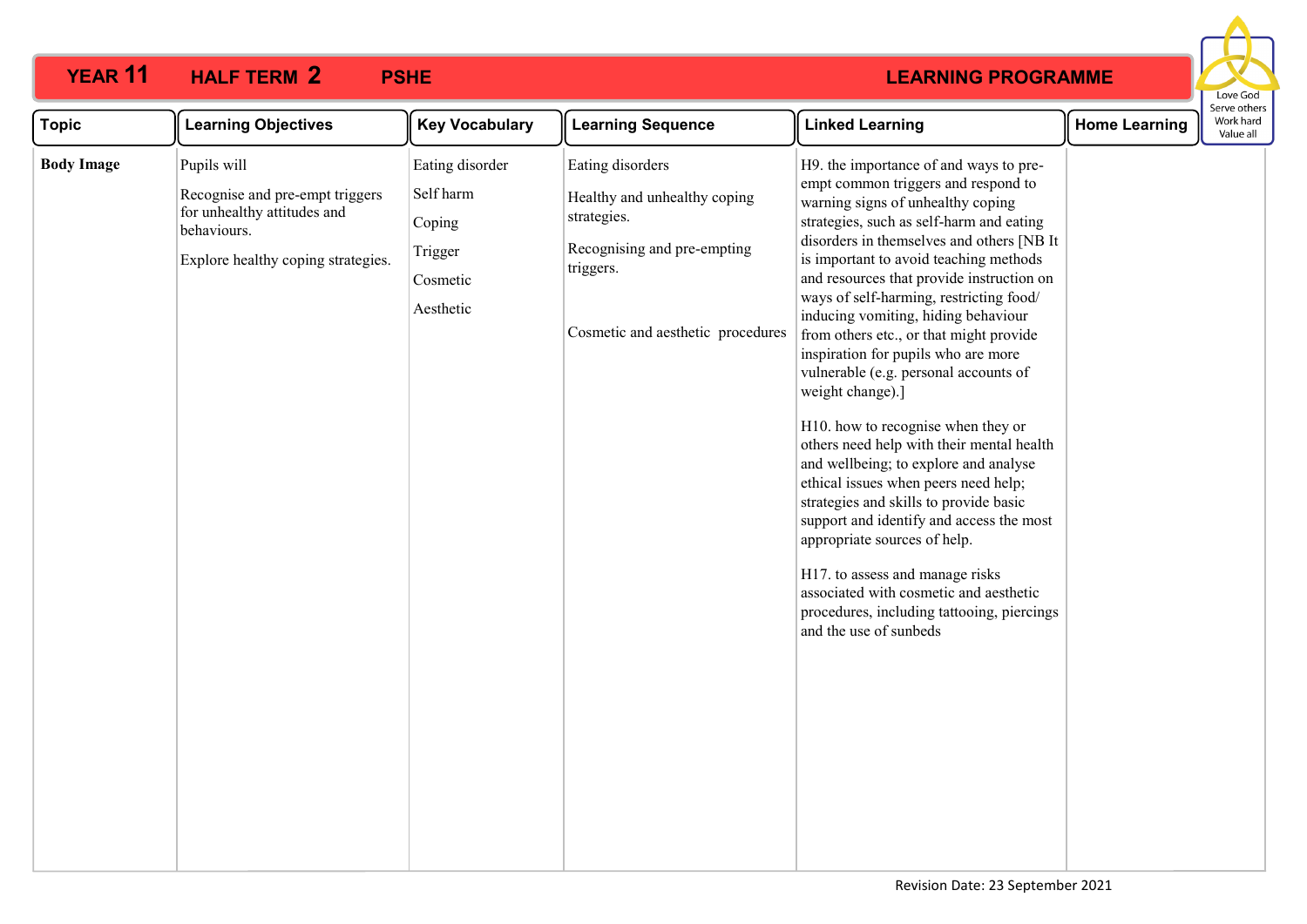

| <b>Topic</b>                    | <b>Learning Objectives</b>                                                                                                                                                     | <b>Key Vocabulary</b>                                                                                                            | <b>Learning Sequence</b>                                                                                                                                                                       | <b>Linked Learning</b>                                                                                                                                                                                                                                                                                                                                                                                                                                                                                                                                                                        | <b>Home Learning</b> | Serve others<br>Work hard<br>Value all |
|---------------------------------|--------------------------------------------------------------------------------------------------------------------------------------------------------------------------------|----------------------------------------------------------------------------------------------------------------------------------|------------------------------------------------------------------------------------------------------------------------------------------------------------------------------------------------|-----------------------------------------------------------------------------------------------------------------------------------------------------------------------------------------------------------------------------------------------------------------------------------------------------------------------------------------------------------------------------------------------------------------------------------------------------------------------------------------------------------------------------------------------------------------------------------------------|----------------------|----------------------------------------|
| Online stress and<br>influences | Recognise how the media and<br>internet can affect and influence<br>our behaviours.<br>Be aware of how data is used.                                                           |                                                                                                                                  |                                                                                                                                                                                                | H12. the benefits of having a balanced<br>approach to spending time online<br>H18. the ways in which industries and<br>advertising can influence health and<br>harmful behaviour.<br>L25. how personal data is generated,<br>collected and shared, including by<br>individuals, and the consequences of this<br>L26. how data may be used with the aim<br>of influencing decisions, including<br>targeted advertising and other forms of<br>personalisation online; strategies to<br>manage this<br>L27. strategies to critically assess bias,<br>reliability and accuracy in digital content |                      |                                        |
| Democracy                       | Pupils will<br>Understand the Law and Human<br>Rights<br>Take part in Make your Mark<br>Youth Parliament<br>Discuss why people might<br>prioritise certain issues over others. | Democracy<br>Vote<br>Vocabulary relating to<br>social, global and<br>environmental issues.<br>Prioritise<br>Debate<br>Parliament | What is Democracy?<br>Highlighting and discussing what is<br>important to young people and<br>why.<br>Develop a sense that we don't need<br>to be bystanders. We can do<br>something about it. | R9. to recognise, clarify and if necessary<br>challenge their own values and<br>understand how their values influence<br>their decisions, goals and behaviours                                                                                                                                                                                                                                                                                                                                                                                                                                |                      |                                        |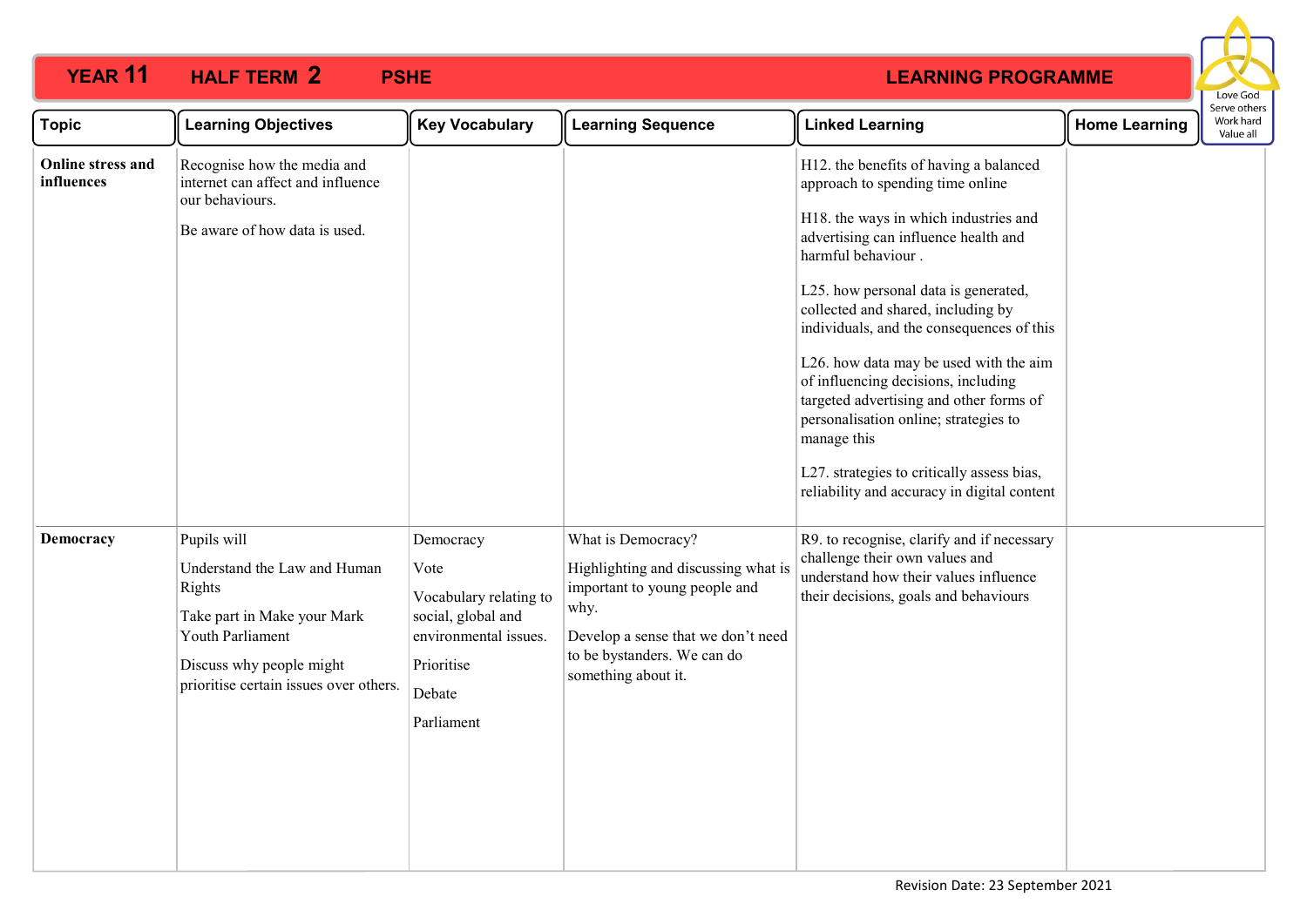|                                           |                                                                                                                                                                                                                                |                       |                                                                                                                                                                    |                                                                                                                                                                                                                                                                                                                                                                                                                                                                                                                                                                                                                                                                                                                                                                                                                                                                                                                  |                      | Love God                               |
|-------------------------------------------|--------------------------------------------------------------------------------------------------------------------------------------------------------------------------------------------------------------------------------|-----------------------|--------------------------------------------------------------------------------------------------------------------------------------------------------------------|------------------------------------------------------------------------------------------------------------------------------------------------------------------------------------------------------------------------------------------------------------------------------------------------------------------------------------------------------------------------------------------------------------------------------------------------------------------------------------------------------------------------------------------------------------------------------------------------------------------------------------------------------------------------------------------------------------------------------------------------------------------------------------------------------------------------------------------------------------------------------------------------------------------|----------------------|----------------------------------------|
| <b>Topic</b>                              | <b>Learning Objectives</b>                                                                                                                                                                                                     | <b>Key Vocabulary</b> | <b>Learning Sequence</b>                                                                                                                                           | <b>Linked Learning</b>                                                                                                                                                                                                                                                                                                                                                                                                                                                                                                                                                                                                                                                                                                                                                                                                                                                                                           | <b>Home Learning</b> | Serve others<br>Work hard<br>Value all |
| <b>National</b><br>Apprenticeship<br>Week | Pupils will<br>learn about the various<br>opportunities available to them post<br>16.<br>explore the benefits of an<br>apprenticeship compared to<br>university.<br>learn where to access more<br>information and how to apply | Apprenticeship        | What is an apprenticeship?<br>What apprenticeships are available?<br>Apprenticeship v's University<br>Explore different types of<br>apprenticeship<br>How to apply | L1. to evaluate and further develop their<br>study and employability skills<br>L2. to evaluate their own personal<br>strengths and areas for development and<br>use this to inform goal setting<br>L3. how their strengths, interests, skills<br>and qualities are changing and how these<br>relate to future career choices and<br>employability<br>L4. about the range of opportunities<br>available to them for career progression,<br>including in education, training and<br>employment<br>L5. about the need to challenge<br>stereotypes about particular career<br>pathways, maintain high aspirations for<br>their future and embrace new<br>opportunities<br>L6. about the information, advice and<br>guidance available to them on next steps<br>and careers; how to access appropriate<br>support and opportunities<br>L8. about employment sectors and types,<br>and changing patterns of employment |                      |                                        |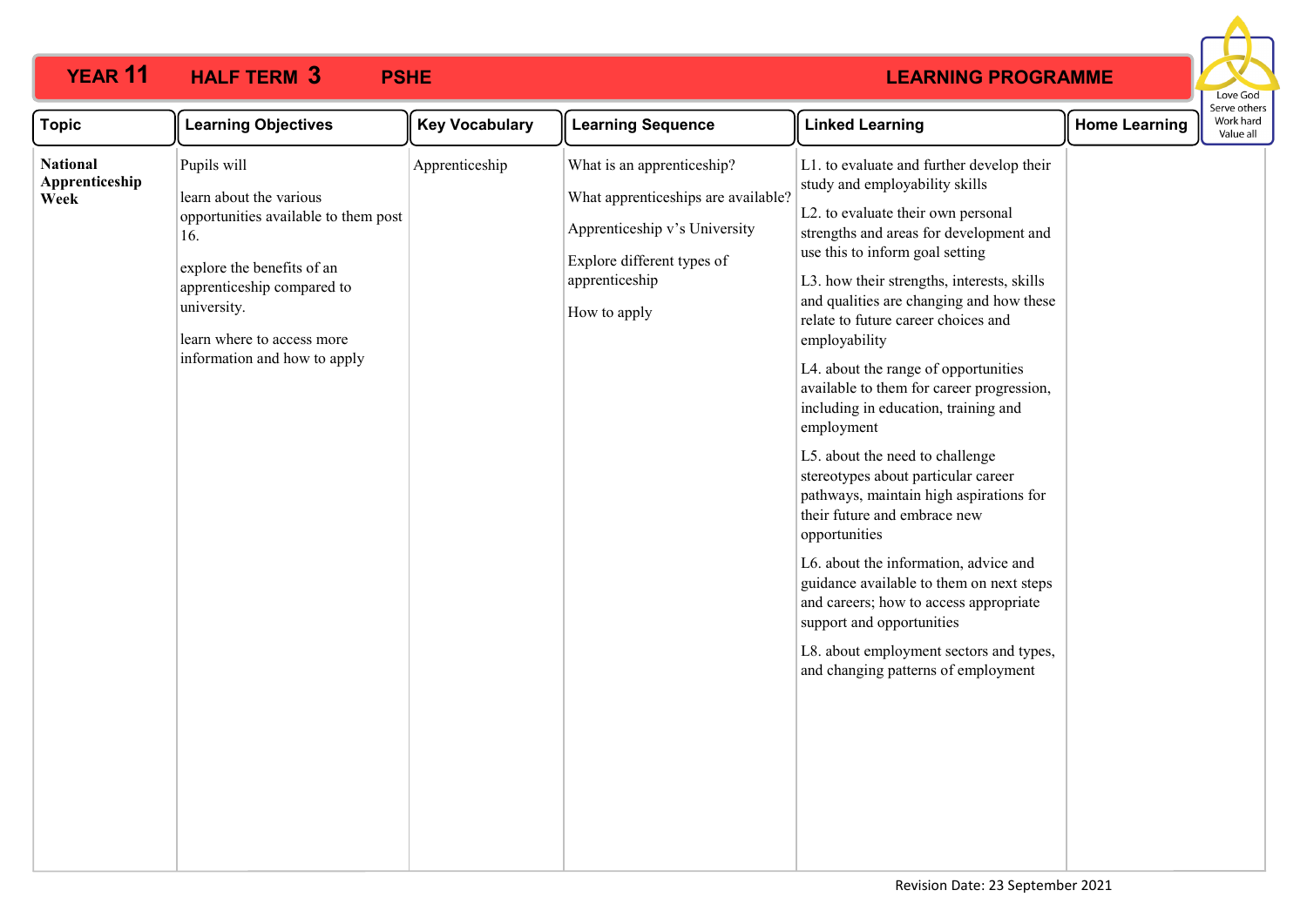

| <b>Topic</b>                                | <b>Learning Objectives</b>                                                                                                                | <b>Key Vocabulary</b> | <b>Learning Sequence</b>                                                                                                                                                                          | <b>Linked Learning</b>                                                                                                                                                                                                                                                                                                                                                                                                                                                                                                                                                                                                                                                                                                                                                                                                                                                                                                                                                                                                                                                                                                                              | <b>Home Learning</b> | יכו עכ טנווכו<br>Work hard<br>Value all |
|---------------------------------------------|-------------------------------------------------------------------------------------------------------------------------------------------|-----------------------|---------------------------------------------------------------------------------------------------------------------------------------------------------------------------------------------------|-----------------------------------------------------------------------------------------------------------------------------------------------------------------------------------------------------------------------------------------------------------------------------------------------------------------------------------------------------------------------------------------------------------------------------------------------------------------------------------------------------------------------------------------------------------------------------------------------------------------------------------------------------------------------------------------------------------------------------------------------------------------------------------------------------------------------------------------------------------------------------------------------------------------------------------------------------------------------------------------------------------------------------------------------------------------------------------------------------------------------------------------------------|----------------------|-----------------------------------------|
| Health, stress and<br>workload.<br>Balance. | Pupils will<br>Identify a range of healthy lifestyle<br>choices<br>and know what to do if they are<br>worried about themselves or others. |                       | Alcohol, smoking, vaping, drugs.<br>Healthy eating<br>Sleep<br>Exercise<br>Stress management<br>Workload<br>Health management<br>Cancer (prevention) and other<br>illnesses.<br>Work-Life balance | Eating disorders and coping staregies half<br>term 2.<br>H16. how to take increased personal<br>responsibility for maintaining and<br>monitoring health including cancer<br>prevention, screening and self-<br>examination<br>H8. to recognise warning signs of<br>common mental and emotional health<br>concerns (including stress, anxiety and<br>depression), what might trigger them and<br>what help or treatment is available<br>H11. to make informed lifestyle choices<br>regarding sleep, diet and exercise<br>H12. the benefits of having a balanced<br>approach to spending time online<br>H13. to identify, evaluate and<br>independently access reliable sources of<br>information, advice and support for all<br>aspects of physical and mental health<br>H14. about the health services available<br>to people; strategies to become a<br>confident user of the NHS and other<br>health services; to overcome potential<br>concerns or barriers to seeking help<br>H16. how to take increased personal<br>responsibility for maintaining and<br>monitoring health including cancer<br>prevention, screening and self-<br>examination |                      |                                         |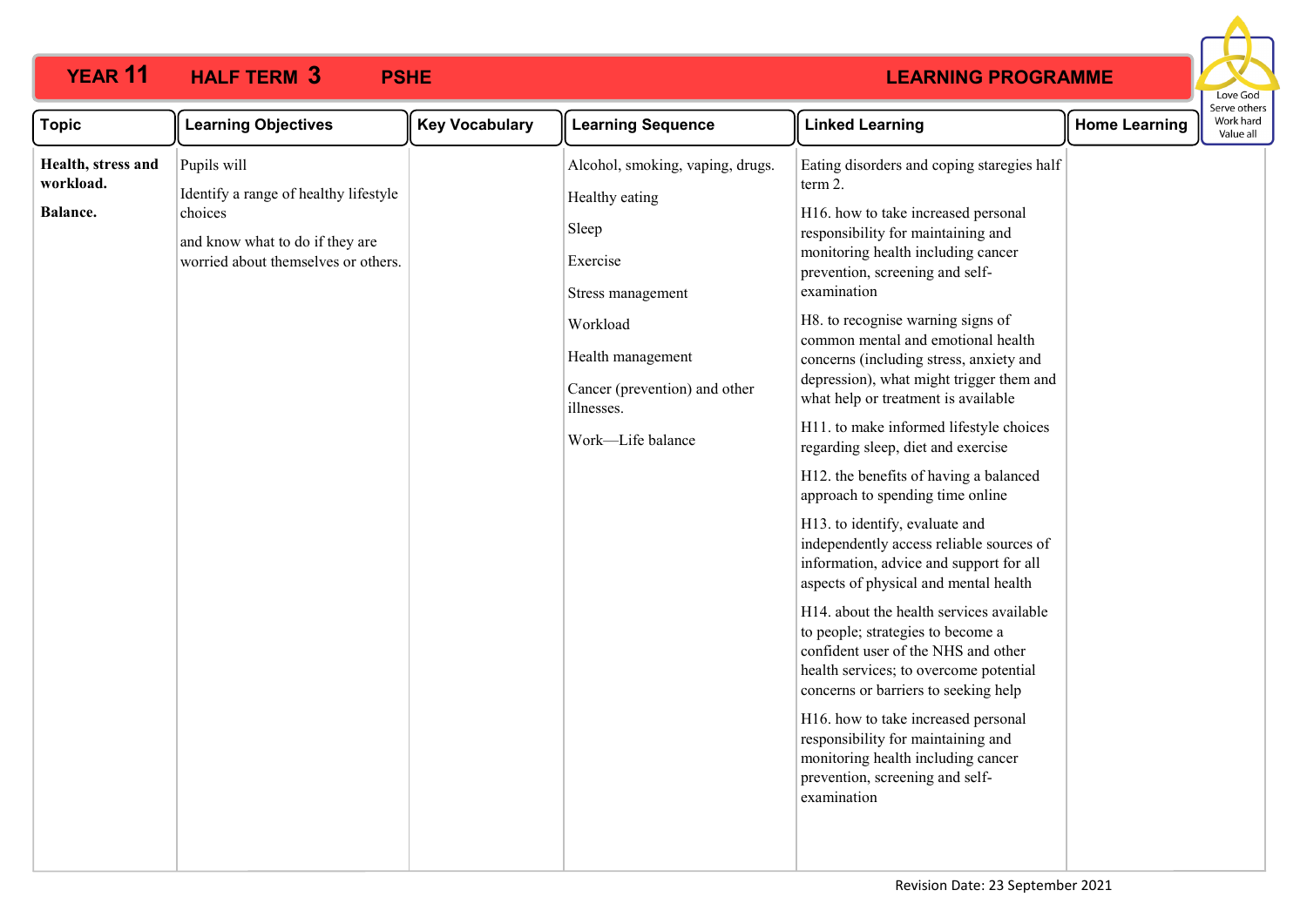|                                                             |                                                                                                                                           |                       |                                                                                                                                                                                                   |                                                                                                                                                                                                                                                                                                                                                                                                                                                                           |                      | Love God<br>Serve others |
|-------------------------------------------------------------|-------------------------------------------------------------------------------------------------------------------------------------------|-----------------------|---------------------------------------------------------------------------------------------------------------------------------------------------------------------------------------------------|---------------------------------------------------------------------------------------------------------------------------------------------------------------------------------------------------------------------------------------------------------------------------------------------------------------------------------------------------------------------------------------------------------------------------------------------------------------------------|----------------------|--------------------------|
| <b>Topic</b>                                                | <b>Learning Objectives</b>                                                                                                                | <b>Key Vocabulary</b> | <b>Learning Sequence</b>                                                                                                                                                                          | <b>Linked Learning</b>                                                                                                                                                                                                                                                                                                                                                                                                                                                    | <b>Home Learning</b> | Work hard<br>Value all   |
| Health, stress and<br>workload.<br>Balance.<br>(Continiued) | Pupils will<br>Identify a range of healthy lifestyle<br>choices<br>and know what to do if they are<br>worried about themselves or others. |                       | Alcohol, smoking, vaping, drugs.<br>Healthy eating<br>Sleep<br>Exercise<br>Stress management<br>Workload<br>Health management<br>Cancer (prevention) and other<br>illnesses.<br>Work-Life balance | H19. the consequences of substance use<br>and misuse for the mental and physical<br>health and wellbeing of individuals and<br>their families, and the wider<br>consequences for communities<br>H20. wider risks of illegal substance use<br>for individuals, including for personal<br>safety, career, relationships and future<br>lifestyle<br>H21. to identify, manage and seek help<br>for unhealthy behaviours, habits and<br>addictions including smoking cessation |                      |                          |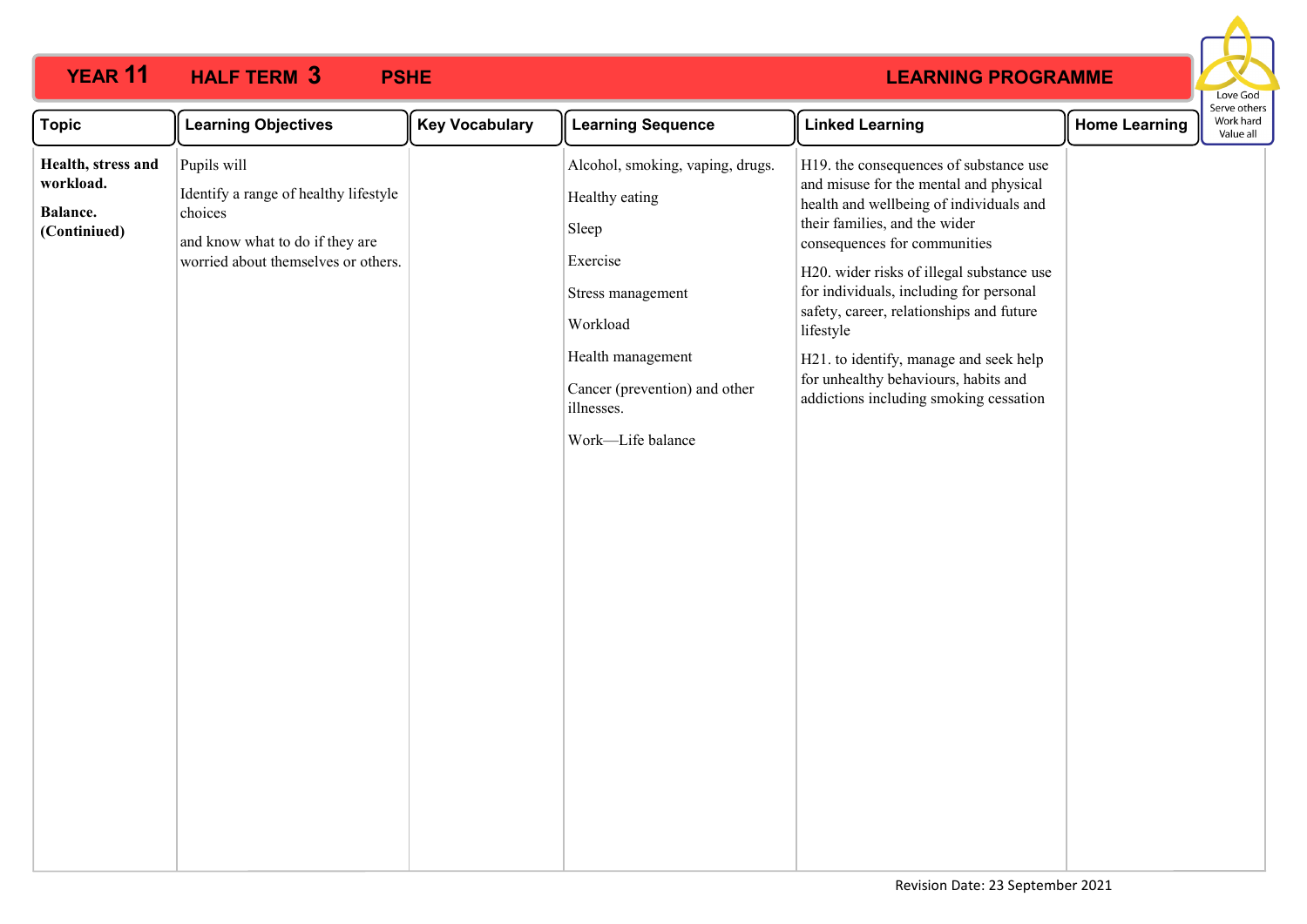

| <b>Topic</b>              | <b>Learning Objectives</b>                                                                                                 | <b>Key Vocabulary</b>                                                                                | <b>Learning Sequence</b>                                                                                                                        | <b>Linked Learning</b>                                                                                                                                                                                                                                                                                                                                                                                                                                                                                                                                                                                                                                                                                                                                                                                           | <b>Home Learning</b> | Serve othe<br>Work hard<br>Value all |
|---------------------------|----------------------------------------------------------------------------------------------------------------------------|------------------------------------------------------------------------------------------------------|-------------------------------------------------------------------------------------------------------------------------------------------------|------------------------------------------------------------------------------------------------------------------------------------------------------------------------------------------------------------------------------------------------------------------------------------------------------------------------------------------------------------------------------------------------------------------------------------------------------------------------------------------------------------------------------------------------------------------------------------------------------------------------------------------------------------------------------------------------------------------------------------------------------------------------------------------------------------------|----------------------|--------------------------------------|
| <b>Financial Literacy</b> | Pupils will be taught about the<br>importance of managing their<br>finances and explore choices and<br>ways of doing this. | <b>Budget</b><br>Debt<br>Finance<br>Financial planning<br>Save<br>Deposit<br>Interest<br>Instalments | My money personality<br>Understanding money<br>Understanding debt<br>Managing debt<br>Budgeting and Value for Money<br><b>Bills</b><br>Gambling | L16. how to effectively budget, including<br>the benefits of saving<br>L17. how to effectively make financial<br>decisions, including recognising the<br>opportunities and challenges involved in<br>taking financial risks<br>L18. to recognise and manage the range<br>of influences on their financial decisions<br>L19. to access appropriate support for<br>financial decision-making and for<br>concerns relating to money, gambling,<br>and consumer rights<br>L20. the skills to challenge or seek<br>support for financial exploitation in<br>different contexts including online<br>H25. to understand and build resilience to<br>thinking errors associated with gambling<br>(e.g. 'gambler's fallacy') the range of<br>gambling-related harms, and how to<br>access support for themselves or others |                      |                                      |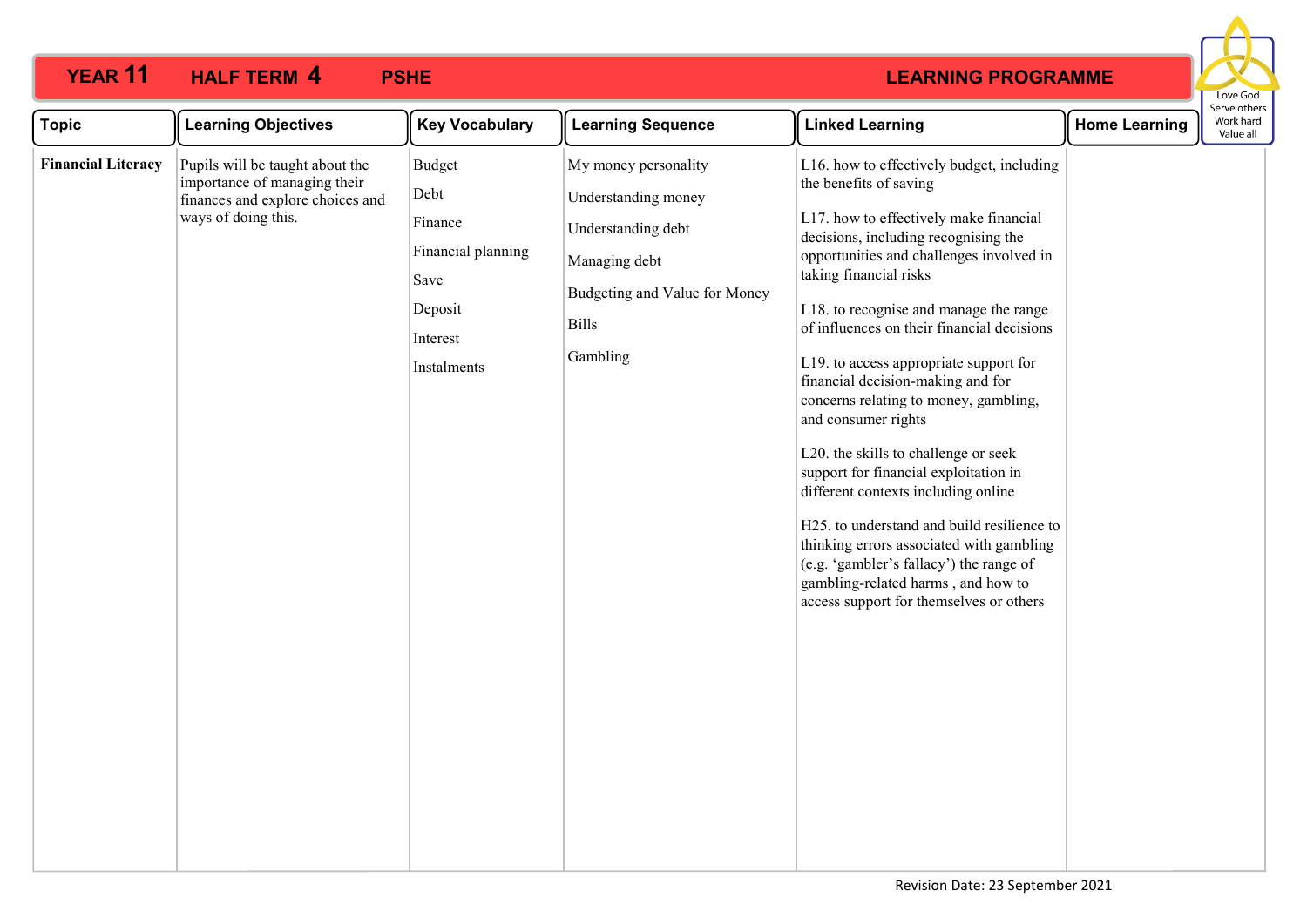

| <b>Topic</b>              | <b>Learning Objectives</b>                                                                                   | <b>Key Vocabulary</b>                                                                                                                                      | <b>Learning Sequence</b>                                                                                                                     | <b>Linked Learning</b>                                                                                                                                                                                                                                                                                                                                                                                                                                                                                                                                                                                                                                                                                                                                                                         | <b>Home Learning</b> | יוטים על הי<br>Work hard<br>Value all |
|---------------------------|--------------------------------------------------------------------------------------------------------------|------------------------------------------------------------------------------------------------------------------------------------------------------------|----------------------------------------------------------------------------------------------------------------------------------------------|------------------------------------------------------------------------------------------------------------------------------------------------------------------------------------------------------------------------------------------------------------------------------------------------------------------------------------------------------------------------------------------------------------------------------------------------------------------------------------------------------------------------------------------------------------------------------------------------------------------------------------------------------------------------------------------------------------------------------------------------------------------------------------------------|----------------------|---------------------------------------|
| <b>Financial Literacy</b> | Pupils will be taught about the<br>importance of managing their<br>finances and ways of doing this.          | Protection<br>Rights<br>Contract<br>Wage<br>Salary<br>Flexible<br>Full time<br>Part time<br>Zero hours<br>Tax National Insurance<br><b>Consumer Rights</b> | Money and work<br>Tax and NI contributions<br>Financial dilemmas-borrowing<br>Financial dilemmas- protection<br>against fraudulent activity. | L16. how to effectively budget, including<br>the benefits of saving<br>L17. how to effectively make financial<br>decisions, including recognising the<br>opportunities and challenges involved in<br>taking financial risks<br>L18. to recognise and manage the range<br>of influences on their financial decisions<br>L19. to access appropriate support for<br>financial decision-making and for<br>concerns relating to money, gambling,<br>and consumer rights<br>L20. the skills to challenge or seek<br>support for financial exploitation in<br>different contexts including online<br>L21. to evaluate the financial advantages,<br>disadvantages and risks of different<br>models of contractual terms, including<br>self-employment full-time, part-time and<br>zero-hours contracts |                      |                                       |
| <b>Target Setting</b>     | Review progress last term based on<br>reports and mock results.<br>Set SMART targets for the coming<br>term. | Strengths<br>Development<br>Aim<br>Target<br>Manageable<br>Achievable<br>Realistic                                                                         | Use data/ written reports to review<br>progress.<br>Review what makes a good target.<br>Set three targets.                                   | L1. to evaluate and further develop their<br>study and employability skills<br>L2. to evaluate their own personal<br>strengths and areas for development and<br>use this to inform goal setting                                                                                                                                                                                                                                                                                                                                                                                                                                                                                                                                                                                                |                      |                                       |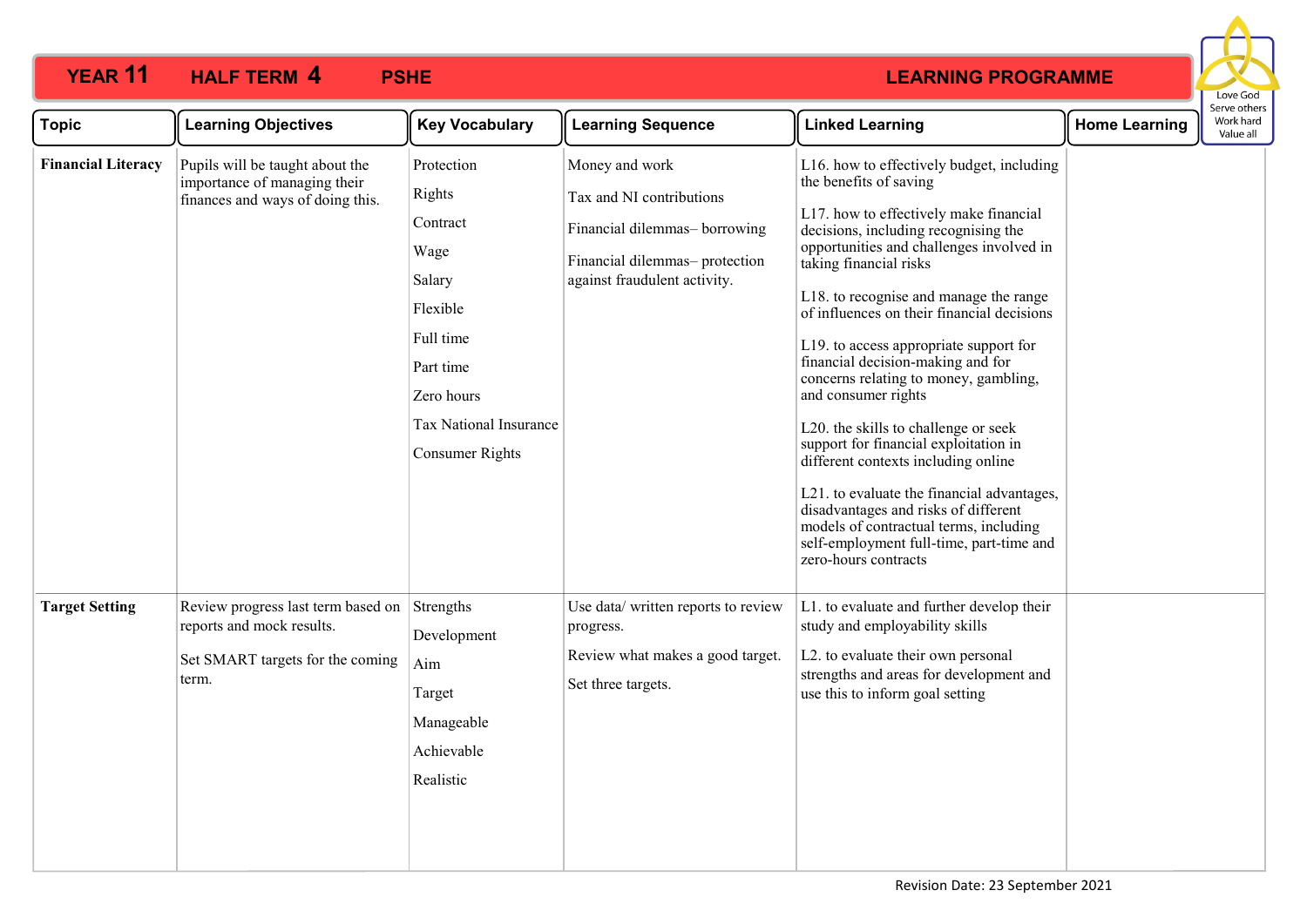

| <b>Topic</b>                    | <b>Learning Objectives</b>                                                                                                                                                                                                                                  | <b>Key Vocabulary</b> | <b>Learning Sequence</b>                             | <b>Linked Learning</b>                                                                                                                                                                                                                                                                                                                                                                                                                                                                                                                                                                                                                                                                                                                                                                                                                      | <b>Home Learning</b> | Work hard<br>Value all |
|---------------------------------|-------------------------------------------------------------------------------------------------------------------------------------------------------------------------------------------------------------------------------------------------------------|-----------------------|------------------------------------------------------|---------------------------------------------------------------------------------------------------------------------------------------------------------------------------------------------------------------------------------------------------------------------------------------------------------------------------------------------------------------------------------------------------------------------------------------------------------------------------------------------------------------------------------------------------------------------------------------------------------------------------------------------------------------------------------------------------------------------------------------------------------------------------------------------------------------------------------------------|----------------------|------------------------|
| <b>National Careers</b><br>Week | Pupils will explore career<br>possibilities<br>Understand how the Labour Market<br>Works and what opportunities are<br>currently available and predicted to<br>be in the future.<br>Understand the qualities and skills<br>needed for the future workplace. | LMI                   | Labour Market<br>LMI predictions<br>Workplace skills | L1. to evaluate and further develop their<br>study and employability skills<br>L2. to evaluate their own personal<br>strengths and areas for development and<br>use this to inform goal setting<br>L3. how their strengths, interests, skills<br>and qualities are changing and how these<br>relate to future career choices and<br>employability<br>L4. about the range of opportunities<br>available to them for career progression,<br>including in education, training and<br>employment<br>L6. about the information, advice and<br>guidance available to them on next steps<br>and careers; how to access appropriate<br>support and opportunities<br>L7. about the labour market, local,<br>national and international employment<br>opportunities<br>L8. about employment sectors and types,<br>and changing patterns of employment |                      |                        |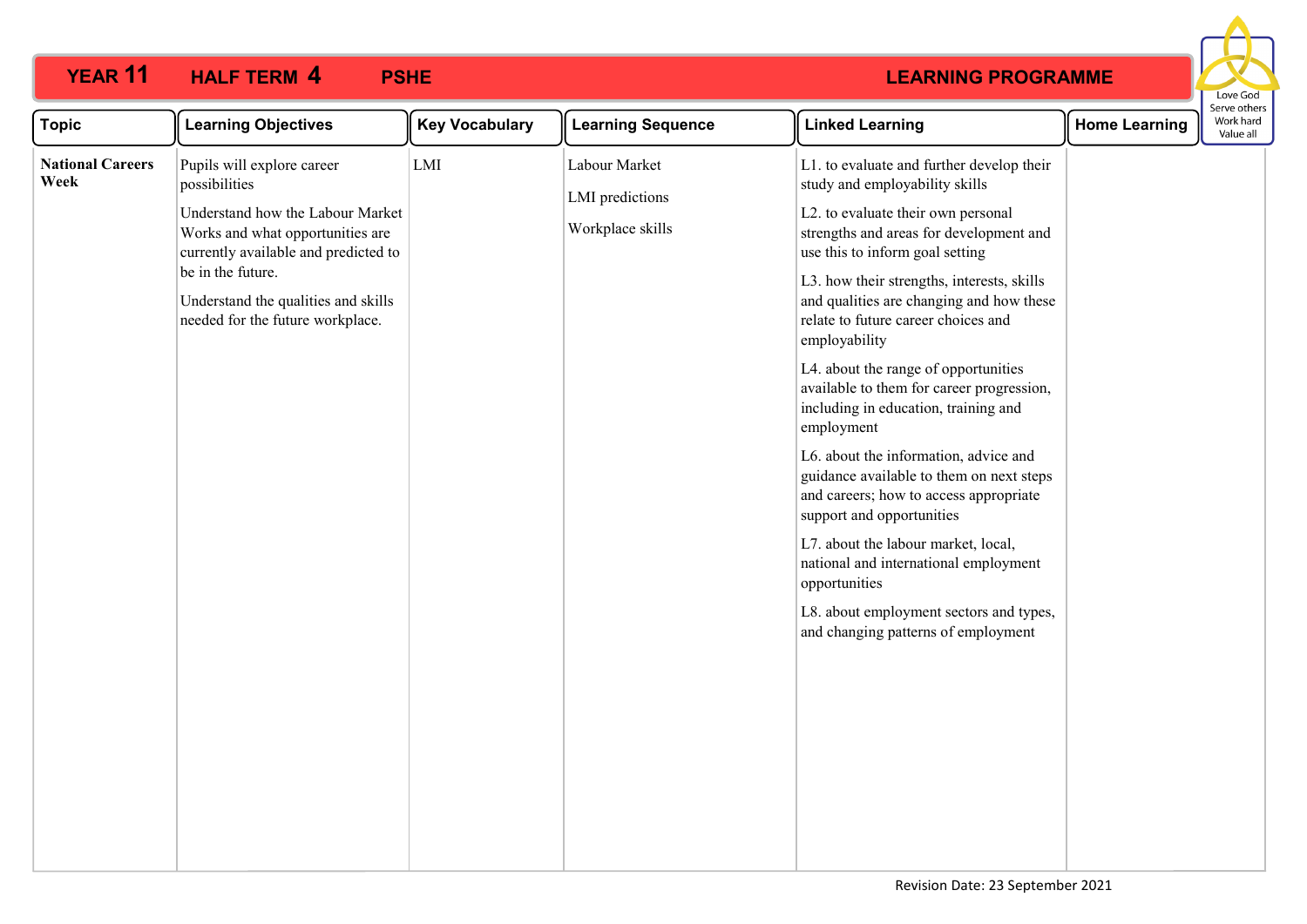|                                                                                                                                                                                                                                                                                                                                                                                                                                                                                                                                                                                                                                                                                                                                                                                                                                                                                                                                                                                                                                                                                     | Love God                               |
|-------------------------------------------------------------------------------------------------------------------------------------------------------------------------------------------------------------------------------------------------------------------------------------------------------------------------------------------------------------------------------------------------------------------------------------------------------------------------------------------------------------------------------------------------------------------------------------------------------------------------------------------------------------------------------------------------------------------------------------------------------------------------------------------------------------------------------------------------------------------------------------------------------------------------------------------------------------------------------------------------------------------------------------------------------------------------------------|----------------------------------------|
| <b>Learning Objectives</b><br><b>Key Vocabulary</b><br><b>Learning Sequence</b><br><b>Linked Learning</b><br><b>Topic</b><br><b>Home Learning</b>                                                                                                                                                                                                                                                                                                                                                                                                                                                                                                                                                                                                                                                                                                                                                                                                                                                                                                                                   | Serve others<br>Work hard<br>Value all |
| <b>FGM</b><br>Pupils will<br>FGM & honour based violence.<br>R33. The law relating to 'honour'-based<br><b>RSE</b><br>violence and forced marriage; the<br>Honour based<br>Understand and be able to make<br>Consent<br>consequences for individuals and wider<br>healthy and responsible<br>Sexual assault, harassment and<br>society and ways to access support<br>Consent<br>relationships, choices and changes.<br>bullying.<br>Sexual assault<br>R19. about the impact of attitudes<br>Be aware of where and how to<br>Influence of drugs and alcohol on<br>towards sexual assault and to challenge<br>access get help and support.<br>Victim blaming<br>sexual behaviour.<br>victim blaming, including when abuse<br>Harassment<br>occurs online<br>Pornography<br><b>Bullying</b><br>R20. to recognise the impact of drugs and<br>alcohol on choices and sexual behaviour<br>Abuse<br>R8. to understand the potential impact of<br>Sexual behaviour<br>the portrayal of sex in pornography and<br>other media, including on sexual<br>attitudes, expectations and behaviours |                                        |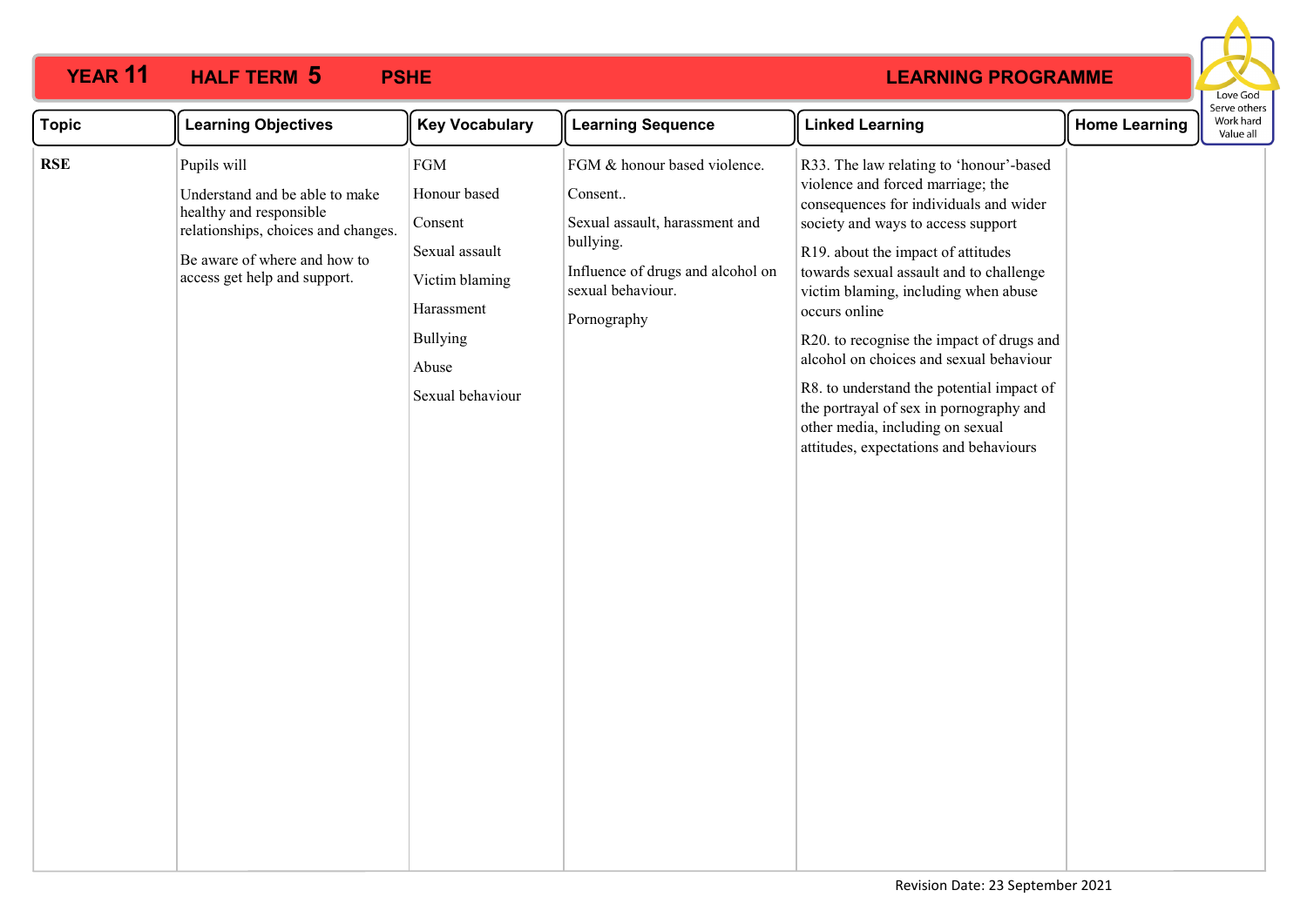| <b>Topic</b>              | <b>Learning Objectives</b>                                                                                                                                                      | <b>Key Vocabulary</b>                                                                                                                                                                  | <b>Learning Sequence</b>                                                                                                                                       | <b>Linked Learning</b>                                                                                                                                                                                                                                                                                                                                                                                                                                                                                                                                                                                                                                                                                                                                                                                                                                                                                                                           | <b>Home Learning</b> | erve other<br>Work hard<br>Value all |
|---------------------------|---------------------------------------------------------------------------------------------------------------------------------------------------------------------------------|----------------------------------------------------------------------------------------------------------------------------------------------------------------------------------------|----------------------------------------------------------------------------------------------------------------------------------------------------------------|--------------------------------------------------------------------------------------------------------------------------------------------------------------------------------------------------------------------------------------------------------------------------------------------------------------------------------------------------------------------------------------------------------------------------------------------------------------------------------------------------------------------------------------------------------------------------------------------------------------------------------------------------------------------------------------------------------------------------------------------------------------------------------------------------------------------------------------------------------------------------------------------------------------------------------------------------|----------------------|--------------------------------------|
| <b>RSE</b><br>(Continued) | Pupils will<br>understand and be able to make<br>healthy and responsible<br>relationships, choices and changes.<br>Be aware of where and how to<br>access get help and support. | Diverse<br>Intimate<br>intimacy<br>Emotion<br>Contraception<br><b>STI</b><br>Myth<br>Misconception<br>Motivation<br>Consequence<br>Responsibly<br>Grief<br>Bereavement<br>Transmission | Relationship types-diversity<br>Intimate relationships-readiness.<br><b>Birth Control</b><br>STI's<br>Relationships-handling emotions<br>Relationship changes. | H26. the different types of intimacy —<br>including online — and their potential<br>emotional and physical consequences<br>(both positive and negative)<br>R2. the role of pleasure in intimate<br>relationships, including orgasms<br>R21. the skills to assess their readiness<br>for sex, including sexual activity online,<br>as an individual and within a couple<br>R22. to evaluate different motivations<br>and contexts in which sexual images are<br>shared, and possible legal, emotional and<br>social consequences<br>R11. strategies to manage the strong<br>emotions associated with the different<br>stages of relationships<br>R12. to safely and responsibly manage<br>changes in personal relationships<br>including the ending of relationships<br>R13. ways to manage grief about<br>changing relationships including the<br>impact of separation, divorce and<br>bereavement; sources of support and how<br>to access them |                      |                                      |
|                           |                                                                                                                                                                                 |                                                                                                                                                                                        |                                                                                                                                                                |                                                                                                                                                                                                                                                                                                                                                                                                                                                                                                                                                                                                                                                                                                                                                                                                                                                                                                                                                  |                      |                                      |